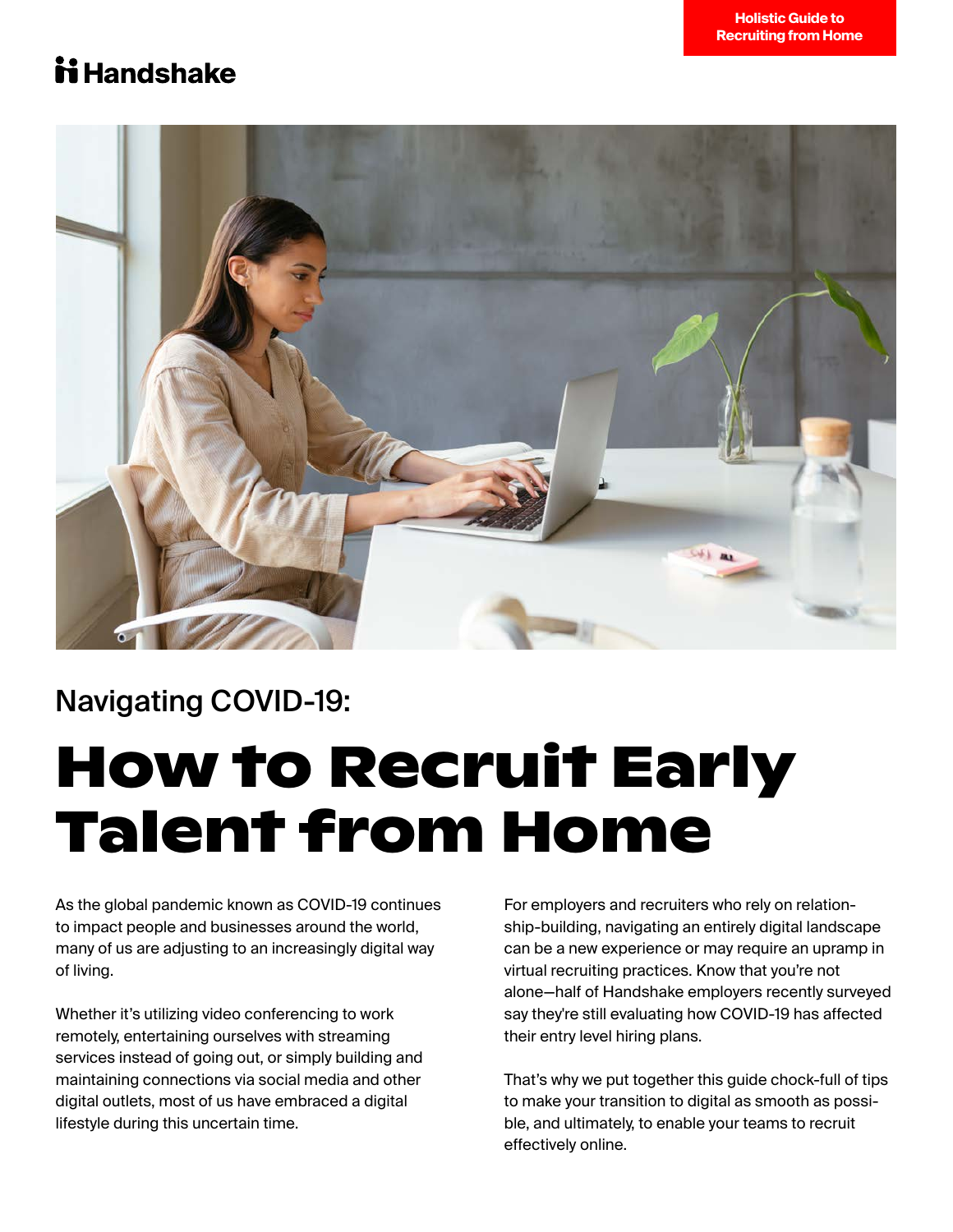### Chapter 1: How do I do my best work from home?

Working from home is a popular perk for many employees, but for others, it can be hard to adjust to having to work where you live. Start with these tips to set up a productive remote office from home:

- **Dedicate a space in your home where you'll work.** This helps add structure while also separating your workspace from the rest of your home.
- **Make sure you have all the tools you need,** whether it's a strong internet connection, reliable phone, collaboration tools, or a noise-canceling headset.
- **Leverage collaboration and project manage- ment tools** such as Slack and Asana to stay connected with your manager, teammates, and projects.
- **Try to maintain your routine as much as possible.** Do you go for a run and cook breakfast normally before work? If so, keep it up! This will help normalize your day and minimize disruption due to these changes.
- **Check in on yourself.** This is a challenging time, with a lot going on. Make sure you take breaks throughout the day and do mental health checks to ensure you're taking care of yourself, too.

Recruiting may be a highly personal career, but many of your relationship-building experiences can be replicated from home.

Much like how you use social media to stay connected to friends and family, you can use recruiting platforms like [Handshake](https://www.joinhandshake.com/) to connect with candidates digitally. Reach out to early talent on a personal level, host online events and interviews, and proactively communicate how you're going to be there for candidates during this time.

### Chapter 2: Can I build relationships with candidates online?

The short answer is of course!

While you do have a job to do, it's important to take a step back and consider the situation. During this difficult time, many people (students and candidates included) feel uncertain. In fact, a survey conducted by the Ivy Research Council shows that 45% of students have a very or extremely high level of concern stemming from COVID-19.

Keep these sentiments in mind when you communicate with recruits. It's important to be empathetic and genuine. Let talent know that you are there to clarify any questions they may have or be their resource regarding how your company is handling COVID-19.1

With so many businesses temporarily closing their doors and government-mandated regulations on social distancing, students and potential candidates are understandably worried about the status of their summer internships, if or how they will be recruited, and how they'll interview for jobs. Make sure you address these concerns in your outreach and provide all the information they need to feel informed and at ease when it comes to how you're approaching this pandemic.

1 https://www.ivyresearchcouncil.com/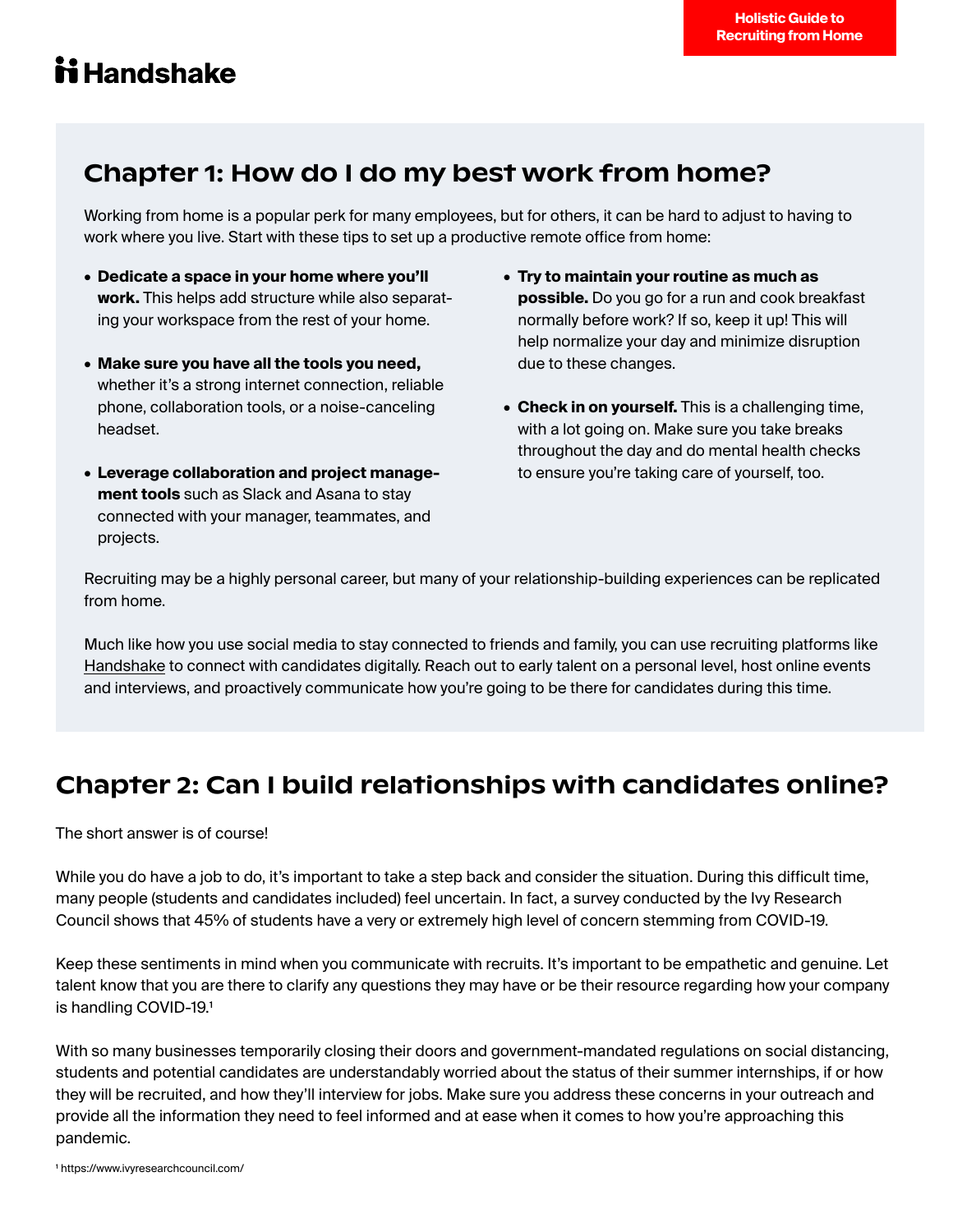In addition to feeling like you care about their concerns, students want to feel like your outreach is personal; they want to know that they're not just one of hundreds.

#### Not only has Handshake has found that 82% of college students and recent graduates actually prefer learning about your company via online communications, but 95% want to engage with employers that send personalized messages, too.

At Handshake, we've even noticed an [increase in student engagement with employer campaigns](https://go.joinhandshake.com/rs/390-ZTF-353/images/EarlyTalentEarlyInsights_Infographic.pdf) relating to events and job postings. Personalization truly is key. There are so many ways t[o personalize your outreach,](https://learn.joinhandshake.com/employers/how-to-write-a-recruiting-message-to-students-plus-examples/) but common ways include using the candidate's name and personalizing your message based on attributes such as major or university.

Another great way to communicate with students and candidates is to reach out to those who have already shown interest in you. Have any already signed up for your upcoming info session? Or maybe they registered for your now canceled in-person event but want to remain in touch virtually? Either way, they're telling you they're interested, so let them know you are, too. We'll dive further into this in chapter four.



### Chapter 3: How do I distinguish my employer brand digitally?

Much like how students carefully craft their online presence, resumes, and cover letters to appeal to employers, you, too, must develop your early talent employer brand. In the eyes of potential candidates, your organization is a reflection of your values, culture, and who you truly are as a company. If you're perceived as a trustworthy company that is empathetic during times like these, you can increase your stream of qualified candidates.

So, how do you build a meaningful employer brand?

The first thing to consider is that these are not typical times. Employers who are actively addressing COVID-19 risk being perceived as unempathetic, so make sure you acknowledge the current state we're in and let candidates know how you're addressing it. Next, be authentic and genuine in your outreach.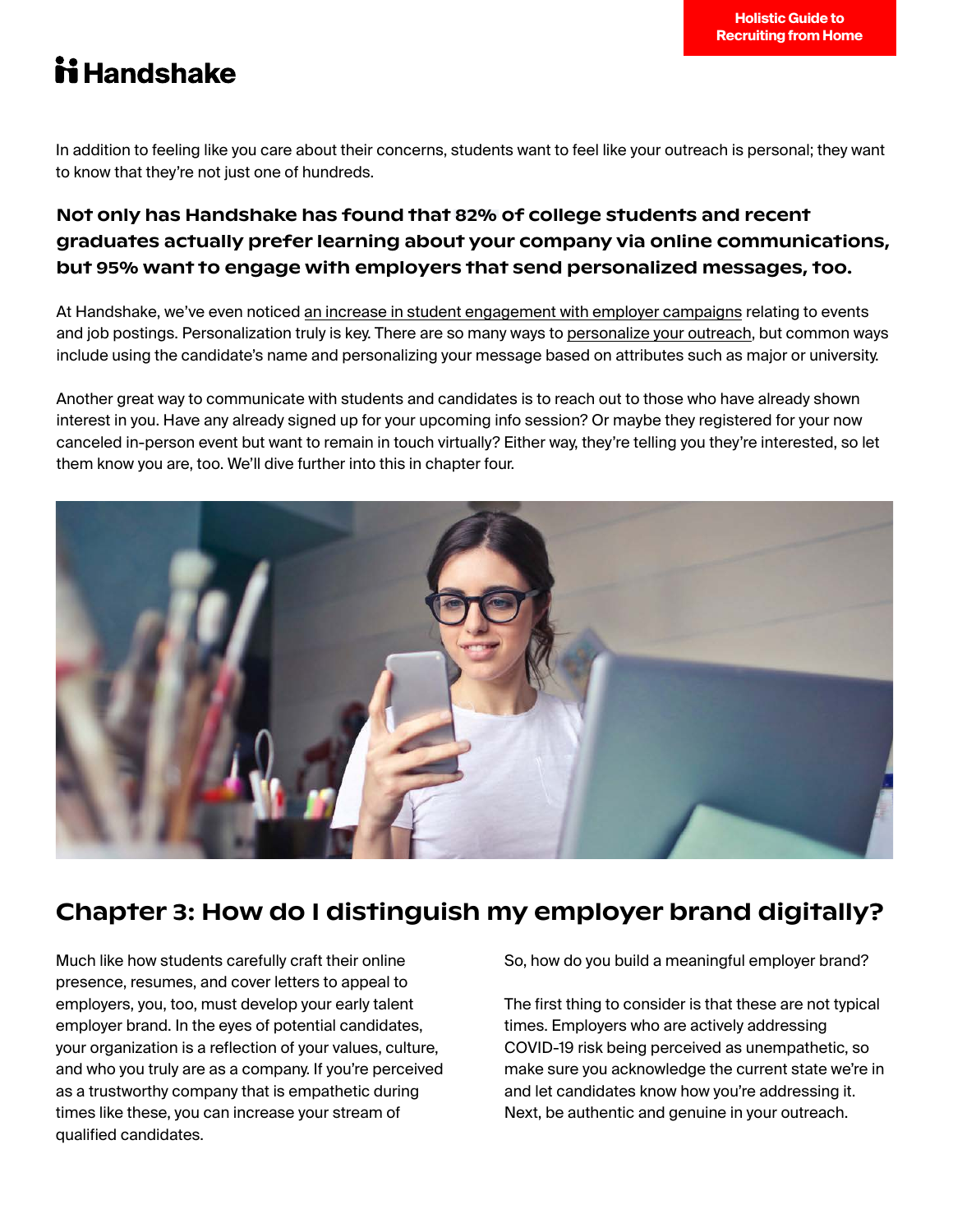Be sure to include information on how you are now recruiting (virtual interviews, virtual recruiting events, and more), the status of your internship program, how you're approaching the shift to digital recruiting, and anything else that potential candidates may have questions about.

This gives early talent insight into how your company reacts to the needs of candidates and employees during trying times. If working from home is one of your company perks or you offer employees stipends to purchase supplies needed to work from home, you can highlight that, too.

#### **Here are a few more general tips to help yo[u build a solid employer brand online:](https://learn.joinhandshake.com/employers/how-to-build-an-employer-brand-early-talent-loves/)**

- **Highlight the values that your employees love.** Consider why your employees love working for your organization and include anything that makes you unique. Are you known for your employee resource groups (e.g., Black Women Engineers, Women Who Code, LGBTQ groups, and more)? Think of this as your chance to show candidates why they should work with you.
- **Be authentic.** Increasingly, Gen Z is focused on being authentic and true to themselves. They expect the same from a company they're going to work for. Don't try to be something you're not.
- **Show early talent that they can grow with you.** Candidates may enter your company in an entry-level role, but they aren't hoping to stay there throughout their career. According to Handshake's [Campus to](https://learn.joinhandshake.com/employers/handshakes-2019-campus-to-career-report/)  [Career report,](https://learn.joinhandshake.com/employers/handshakes-2019-campus-to-career-report/) 75% of students think they should be promoted within a year, and they're motivated to get there. Show them that they can grow at your company and move into varying roles as their career progresses.
- **Tell them about your culture and how you give back.** Gen Z candidates want to work for companies that make a difference. Social issues are important to them, and to appeal to this, companies should highlight any efforts that make a difference. For example, do you give employees time off to volunteer, donate to organizations that advocate for social change, or participate in corporate giving campaigns?
- **Offer a behind-the-scenes look of what it's like to work at your company.** Any company can say it does good, has a great company culture, and allows for growth opportunities, but can you actually show candidates that you do? Post employee reviews, share pictures from company events that highlight your culture or post a video showing a day in the life of employees from varying fields. Walk the walk.
- **Highlight mentorship possibilities that would allow them to learn from others in their desired field.** [Handshake Ambassadors,](https://support.joinhandshake.com/hc/en-us/articles/360041485974-Ambassador-Campaigns-beta-) a Premium feature, enables you to add non-recruiters to your profile for candidates to connect with. Instead of sending your ambassadors to in-person career fairs, candidates can engage with your ambassadors fully online.

This leans into students' desires to hear about experiences from someone who looks and sounds like them. If you're looking to hire female engineers, for example, you may want to pair candidates with some of the female ambassadors on your engineering team or who are involved in your Women in STEM employee resource group.

By being authentic, telling students and candidates what they want to know about your company and how it's handling COVID-19, and connecting them with ambassadors, you are giving candidates the best inside look at your organization. This will make you stand out among competitors. If you're struggling to develop your employer brand, consider the above, but also think about what stands out about the companies you love and borrow some inspiration from them, too.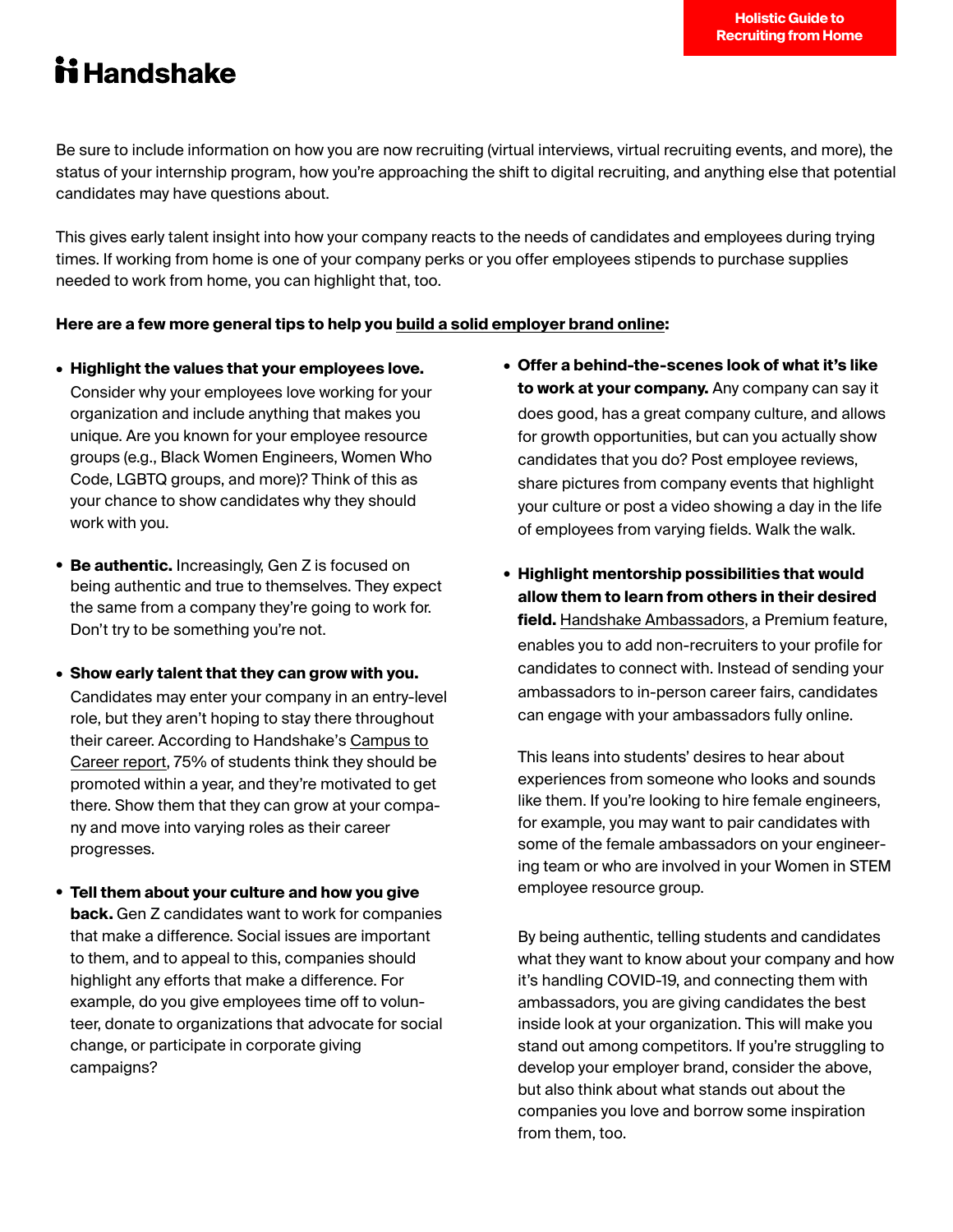### Chapter 4: How do I make my events or interviews virtual?

As everything is going digital amid COVID-19 concerns, it's crucial that recruiters adjust to a new way of doing things. This includes changing the way they communicate with talent, building a great employer brand, and making the switch to digital. Adopting a more virtual way of doing things is especially important when it comes to events and interviews.

Trademark events that have historically provided a groundswell of diverse talent, such as NSBE, are being canceled. But instead of canceling your highly-anticipated recruiting events, employers have the opportunity to shift their in-person events to digital.

According to findings from a recent survey on Handshake, 43% of employers plan on adopting or increasing virtual evaents, including info sessions, panels, Ask Me Anything (AMAs), and office tours, during this time.

The best part about a virtual event is that students actually want you to host these. Thanks to recent insights from the Ivy Research Council, we know that more than 8 in 10 students prefer some kind of virtual engagement over none at all. Show them you're listening.

#### **Not sure how to set up a digital event? Handshake's got you covered. Here are a few things to consider when [setting up, managing, and following up after your virtual event:](https://go.joinhandshake.com/rs/390-ZTF-353/images/HostingVirtualRecruitingEvents_Core.pdf?utm_source=resource%20center&utm_medium=web&utm_campaign=events_guide_core)**

- **Set your goal and find your speakers.** Why are you hosting an event? Once you figure this out, you can identify hosts who will help you achieve your goal. If you want to show potential candidates what it's like to work there, consider having a panel of employees from a variety of backgrounds instead of an HR leader talk about culture.
- **Identify the type of event you want to host.** Are you looking to inform candidates about your company? Or maybe you want to give a behind-the-scenes look at your office or typical workday? Make sure you prepare based on the event. For example, if you're hosting a FAQ session, invite a diverse panel of employees who can answer an array of questions. This is also an opportunity to tap into underrepresented groups. You can create a tailored webinar or event for women in tech, for example, for students from HBCUs, for Latinas, or whichever group you're trying to engage.
- **Choose your live stream platform.** With **[video](https://www.cnbc.com/2020/03/17/cisco-webex-sees-record-usage-during-coronavirus-expansion-like-zoom.html)** [conferencing companies being overloaded](https://www.cnbc.com/2020/03/17/cisco-webex-sees-record-usage-during-coronavirus-expansion-like-zoom.html) by the exponential increase in usage, you may want to consider alternate platforms like Facebook Live or Instagram TV. Just be sure to test the platform and get comfortable with using it before you actually host your event.

• **Get the word out.** If no one knows about your event, none of the above matters. Once you've identified your target audience, promote your event within this group and communicate clear instructions on how to join. Connect with your audience via [one-on-one](https://support.joinhandshake.com/hc/en-us/articles/218693318-How-to-Send-a-Student-a-Message) [messaging,](https://support.joinhandshake.com/hc/en-us/articles/218693318-How-to-Send-a-Student-a-Message) or if you're a Premium employer partner, via [the Campaigns function in Handshake.](https://support.joinhandshake.com/hc/en-us/articles/115013701707-How-to-Send-a-Job-or-Event-Campaign) Then share your event on social media (though this won't be as targeted), or reach out to candidates who've previously expressed interest.

A huge bonus to hosting a virtual event is that students who may not have been able to attend an in-person event due to cost or distance, are now able to attend, which increases your talent pool. And the benefit of sharing your Handshake virtual event page outside of Handshake ensures only early talent with a ".edu" email address join.

• **Don't forget post-event follow up.** To keep candidates engaged throughout the recruiting process, make sure you follow up. This can be as simple as a thank you note with a recording of the event or more personalized outreach that hones in on getting to know them, setting up an interview, or encouraging candidates to reach out with questions.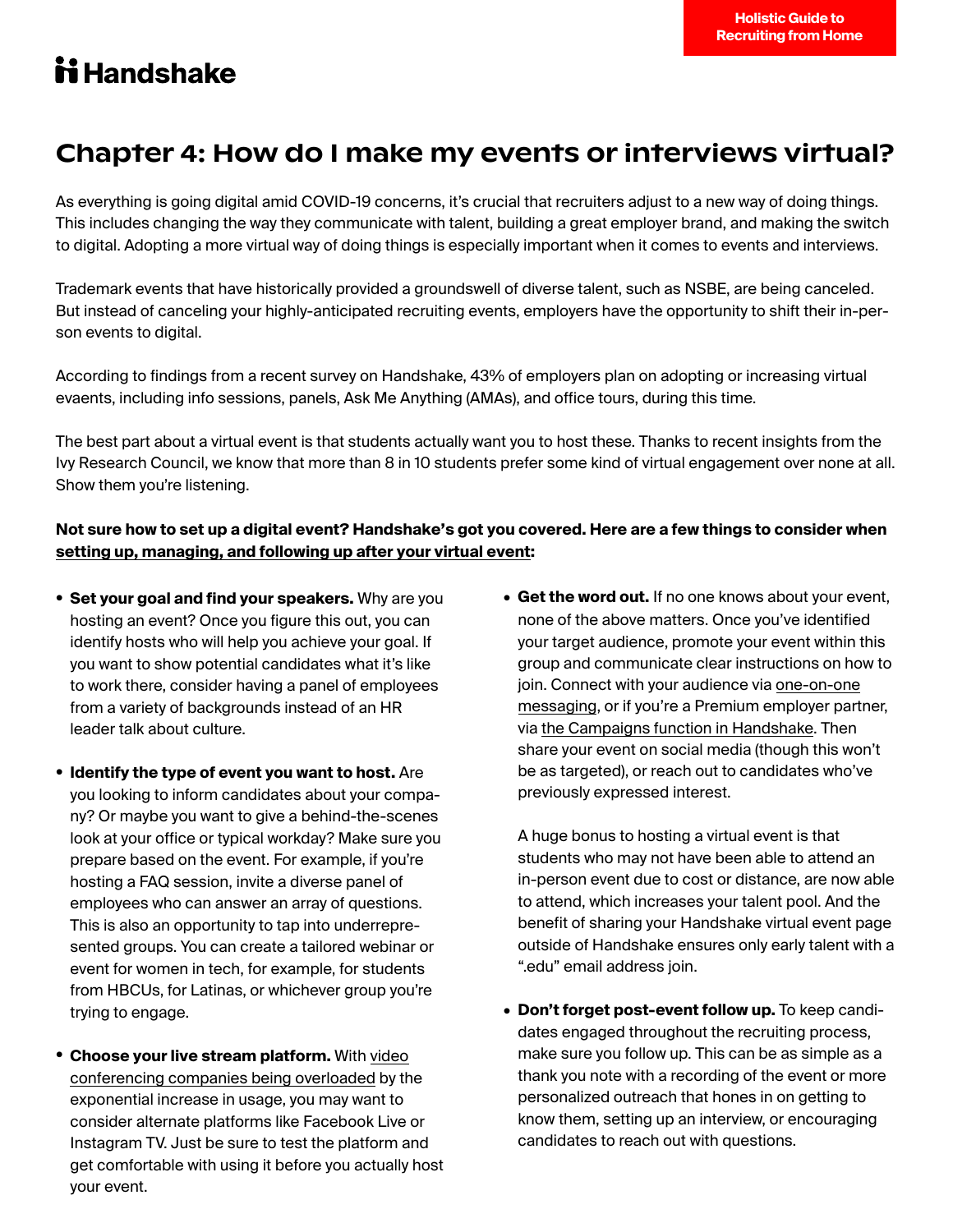

Virtual events are a great way to maintain engagement and keep your company top of mind for students and potential candidates. Virtual interviews are the next step. Nearly 9 in 10 employers recently surveyed say they are adopting or increasing virtual (video) interviews given the situation with COVID-19. For those students who have participated in a virtual interview, many say it was a positive experience.

If you find candidates who you'd like to get to know better by interviewing them, but are unsure of how to conduct an interview remotely, we have good news for you: it's very similar to an in-person interview.

While you may not be able to shake a candidate's hand, nearly everything else will be almost identical to an in-person interview. You'll still dress professionally, make eye contact with the candidate, and open the interview with standard niceties such as asking how they're doing. After this, make sure you address the elephant in the room: COVID-19. Showing genuine empathy and asking a candidate how you can help clarify any questions they have on how your company is handling everything goes a long way.

After this, conduct your interview the same way you would as if the candidate were sitting in your office. Make sure you're in a quiet place with minimal distractions and a neutral background. Keep in mind that your candidates may have roommates or pets and be flexible with distractions on their end.

At Handshake, our recruiting team is delivering creative ways to replicate the in-person interview experience. We produced a virtual office tour and share this video in our outreach to candidates so they have an opportunity to see what our workplace is all about.

When the interview kicks off, candidates are greeted by a friendly recruiting coordinator to help address tech issues. We've received positive feedback from candidates that this helps start the conversation on a supportive note. Plus, if a technology issue comes up, it's much easier for a candidate to troubleshoot that early on than risk something going awry during the interview.

For the last 20 minutes of our virtual interviews, a familiar recruiter joins in to conduct a quick debrief and answer any remaining questions a candidate might have. Our relationship with candidates doesn't end there; we remain in touch every step of the way, whether it's by email, phone, or a virtual video meeting.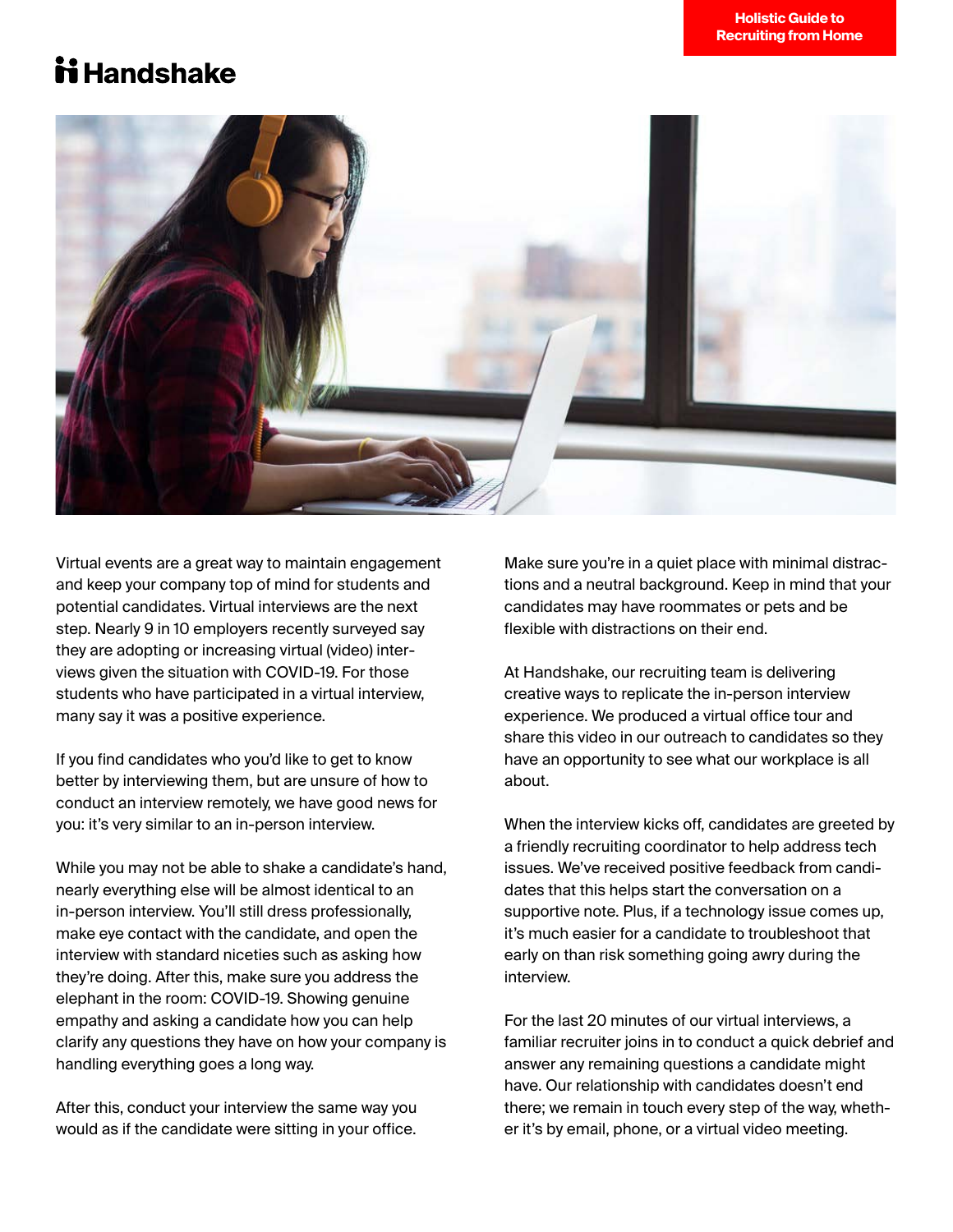### Chapter 5: Can internships be virtual?

As of March 27, the majority of employers with intern programs are still evaluating whether to make changes. A very small minority have canceled their programs, or pivoted to remote internships (less than 10% at this point in time).

Considering recent and rapid shifts in events, it's understandable many of you are still looking for the right direction to go.

Students have significant concerns around the status of their summer internships and whether they'll be canceled. Meanwhile, insights from the Ivy Research Council shows that 89% of students pursuing a summer 2020 internship would prefer a virtual internship over a canceled one. Internships are a great way to gain practical experience and a soft entry into the workforce. They are often important to employers in developing their future leaders.

As such, it's important that you let students and candidates know how you're handling internships during this time. If you do choose to host a virtual internship program, there are quite a few things to take into consideration:

- **First, you'll need to set expectations with your interns** about how the program is going to work, what tools they'll need, how often they're expected to attend virtual meetings and engage with the team. After all, they can't be successful, if you can't provide them with all the necessary tools they'll need to do their best work.
- **Prepare interns at least 4-8 weeks before they start,** including setting expectations across the org and departments, creating a consistent comms strategy, building a strong community early on through outreach, and getting them familiar with your company and culture.
- **Think about the collaboration tools they'll need,**  including a video conferencing platform, messaging app, and productivity tracker. Many aspects of a digital internship will revolve around software made to manage remote teams.
- **Create the same culture you have in the office digitally.** Creating a culture can be difficult when everyone is working remotely, but there are indeed ways to get your culture across to interns virtually.
- **Prepare interns for a virtual onboarding.** Make sure they have what they need to start and don't overlook any fundamentals like equipment, including workspace and technology, HR paperwork like I-9s, and company swag, etc.
- **Find creative ways to engage your interns virtually.** Create digital coffee sessions and lunches to offer opportunities for interns to get to know one another and folks in your organization. Cisco Webex does a great job of this by starting and ending video meetings with catch ups, funny stories, and jokes.

They also [host virtual baby showers o](https://blog.webex.com/?s=bridal+shower)r birthday parties, introduce their kids or pets to the team, and so much more that gives potential team members a great idea of the culture there. Consider and plan creative ways to put your culture on display.